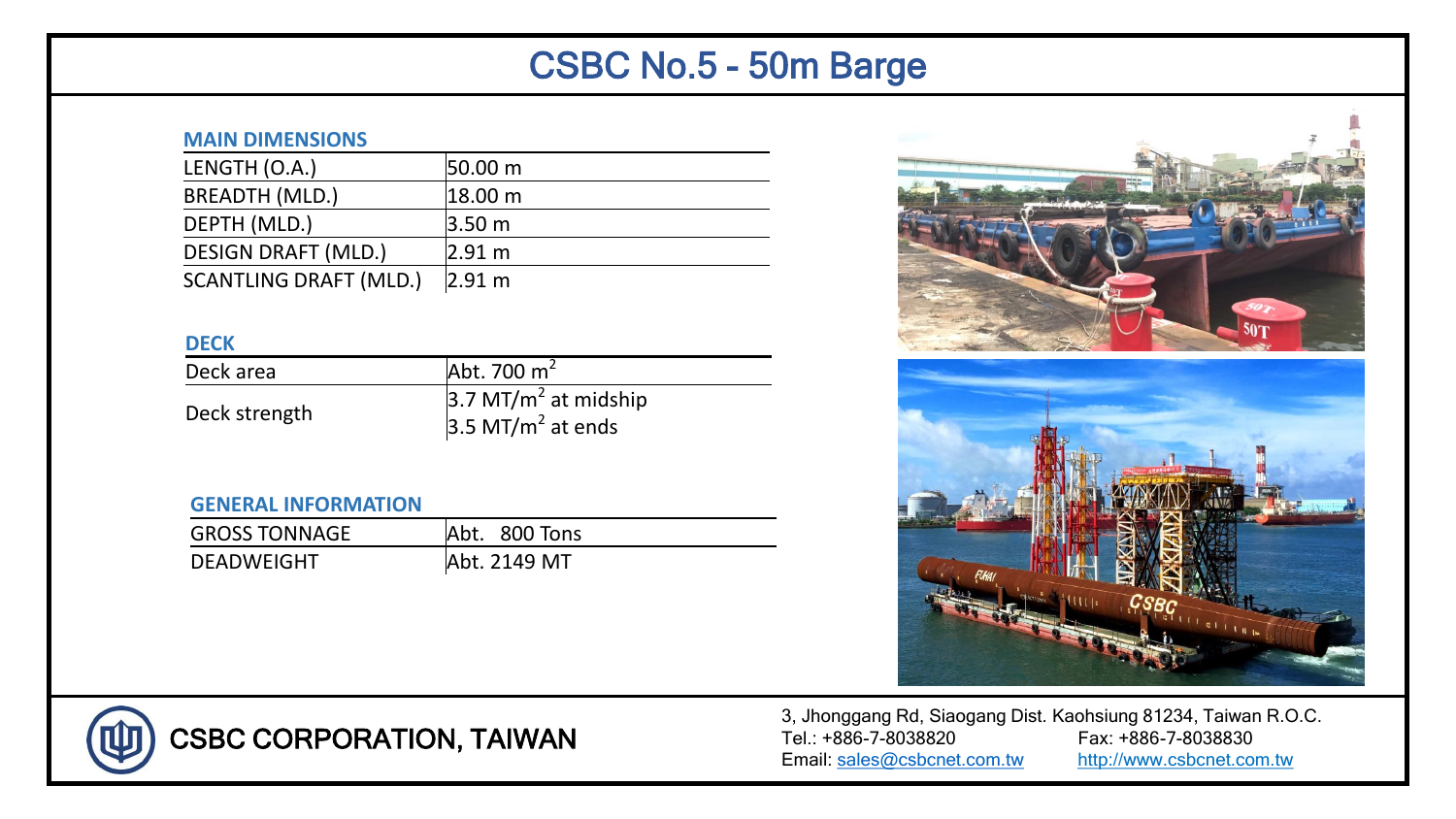# CSBC No.15 - 140M Barge (under construction)

## Date: May 23, 2018 Rev. 3

## PRINCIPAL PARTICULARS

| LENGTH (O.A.)                 | abt. | 140.00 M  |
|-------------------------------|------|-----------|
| BREADTH (MLD.)                |      | 41.00 M   |
| DEPTH (MLD.)                  |      | 8.00 M    |
| <b>DESIGN DRAFT (MLD.)</b>    |      | 5.50 M    |
| <b>SCANTLING DRAFT (MLD.)</b> |      | 7.10 M    |
| DEADWEIGHT (on 5.50m draft)   | abt. | 23,000 MT |
| DEADWEIGHT (on 7.10m draft)   |      | 32,000 MT |

## DESIGN FEATURE

- 1. The BARGE could be used to load on FDN of the substation (3,500MT), topside (3,400MT) and grillage(1,200MT) at the same time.
- 2. Could be used to load on 4 set of WTG foundations (total 3,000 MT).
- 3. Consider the tidal difference from each harbor in Taiwan (Kaohsiung, Keelung, Taichung, Taipei), the barge could be used to execute loading work at any time.
- 4. The deck strength is enhanced for different loading plan, e.g., load on from the stern, side, by lifting or by SPMT.



# LOAD CAPACITY

Cargo area:  $5330 \text{ m}^2$ Deadweight: 23,000 MT at draft 5.5m Deck load:  $20 \text{ MT/m}^2$ 

## DECK MACHINERY & EQUIPMENT

Ballast Pump:  $4x$  1500 m<sup>3</sup>/ hr Windlass / Mooring winch : 2 sets, 13.1/10t. x 9/12 m/min. Mooring winch : 3 sets, 10t. x 12 m/min.  $D/G$ : 2x 400 kW x 1800 rpm (Tier  $\text{I}$ )



CSBC CORPORATION, TAIWAN

3, Jhonggang Rd, Siaogang Dist. Kaohsiung 81234, Taiwan R.O.C. Tel.: +886-7-8038820 Fax: +886-7-8038830 Email: [sales@csbcnet.com.tw](mailto:sales@csbcnet.com.tw) http://www.csbcnet.com.tw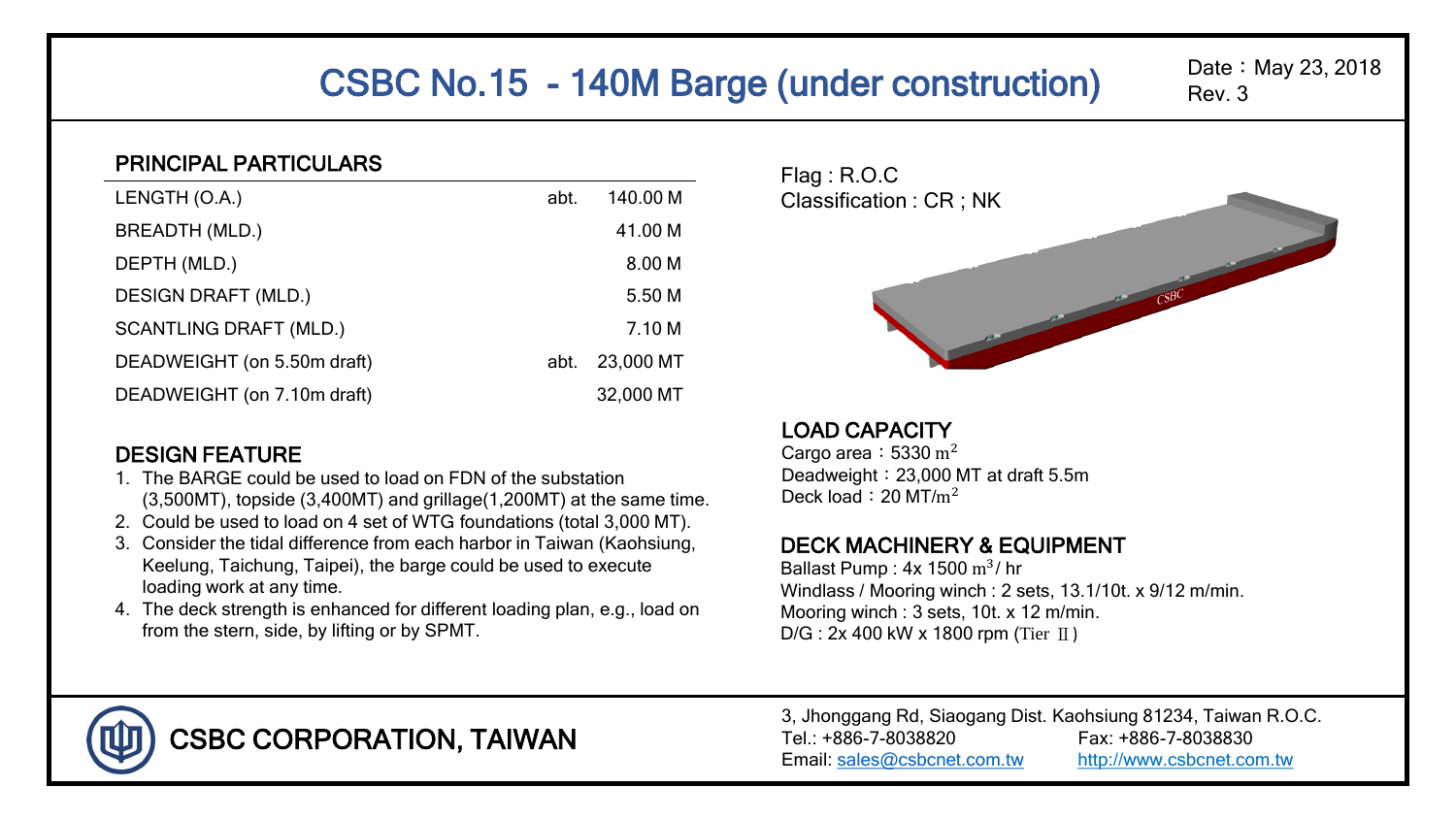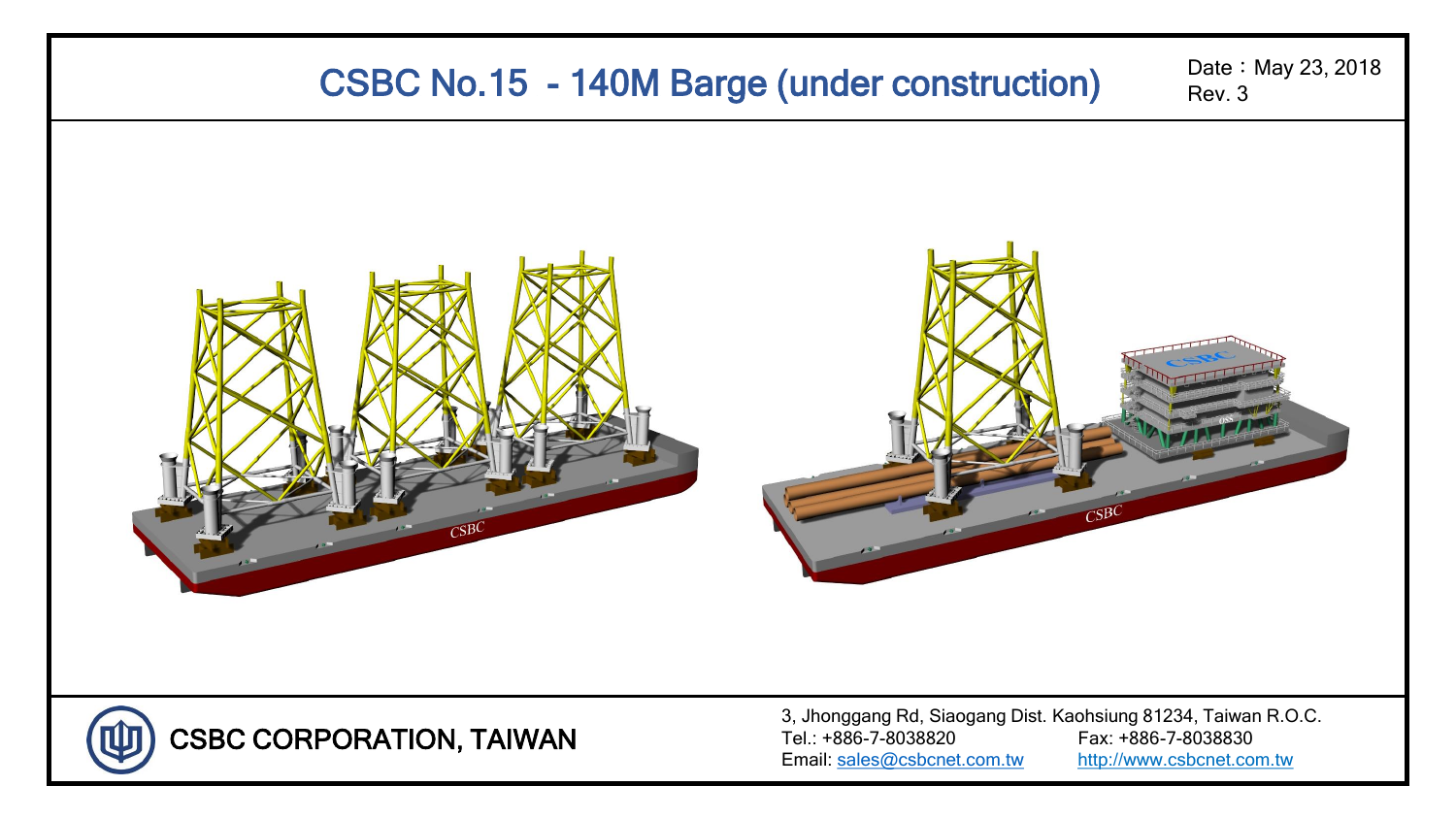# **CSBC No.11 - 5200HP Tug**

3 sets

#### **MAIN PARTICULARS**

| Length Over All               | abt. | 38.10  |
|-------------------------------|------|--------|
| Length Between Perpendiculars | abt. | 35.24  |
| Breadth (moulded)             | abt. | 11.001 |
| Depth (moulded)               | abt. | 5.001  |
| Design draft (moulded)        | abt. | 3.901  |
| Deadweight at design draft    | abt. | 230 M  |
| Scantling draft (moulded)     |      | 4.25   |
| <b>TONNAGE</b>                |      |        |
| GT                            | abt. | 499    |
|                               |      |        |

#### **SPEED**

| Service speed, MCR at design draft |      |           |
|------------------------------------|------|-----------|
|                                    | abt. | 12.00 kts |

#### **FUEL OIL CONSUMPTION**

FOC of M/E at MCR based on LCV 10,200 kcal/kg abt. 18.3 MT/D

#### **ENDURANCE**

At design speed and MCR of M/E

abt. 1,400 NM

## **CLASS**

CR 100 +  $\cdot$  E  $\cdot$  CMS +  $\cdot$  TUG  $\cdot$  ocean going service

| COMPLEMENT                                                                | 13 persons                   |                                                                        |
|---------------------------------------------------------------------------|------------------------------|------------------------------------------------------------------------|
| <b>TANK CAPACITY</b>                                                      |                              |                                                                        |
| Marine diesel oil<br>ubricated oil <sub>-</sub><br>Fresh water<br>3allast | abt.<br>abt.<br>abt.<br>abt. | 95 $M3$<br>10 M <sup>3</sup><br>48 M <sup>3</sup><br>50 M <sup>3</sup> |
| <b>MAIN ENGINE</b>                                                        |                              |                                                                        |

| <b>BOLLARD PULL AHEAD</b>          | 64.0 MT                    |
|------------------------------------|----------------------------|
| MCR<br><b>REDUCTION GEAR RATIO</b> | 2,700HP x 750 rpm<br>3.099 |
| NIIGATA 8L28HX                     | 2 sets                     |

#### **POWER EQUIPMENT**

104 kW Diesel generator

#### **EXTERNAL FIRE FIGHTING SYSTEM**

Nil

#### **ANCHOR/TOWING WINCH** Hydraulic windlass/winch Windlass: 3 sets Towing winch: 1 set

#### **PROPELLER UNIT**

NIIGATA ZP-41:







**CSBC CORPORATION, TAIWAN** 

3, Jhonggang Rd, Siaogang Dist. Kaohsiung 81234, Taiwan R.O.C. Tel.: +886-7-8038820 Fax: +886-7-8038830 Email: sales@csbcnet.com.tw http://www.csbcnet.com.tw